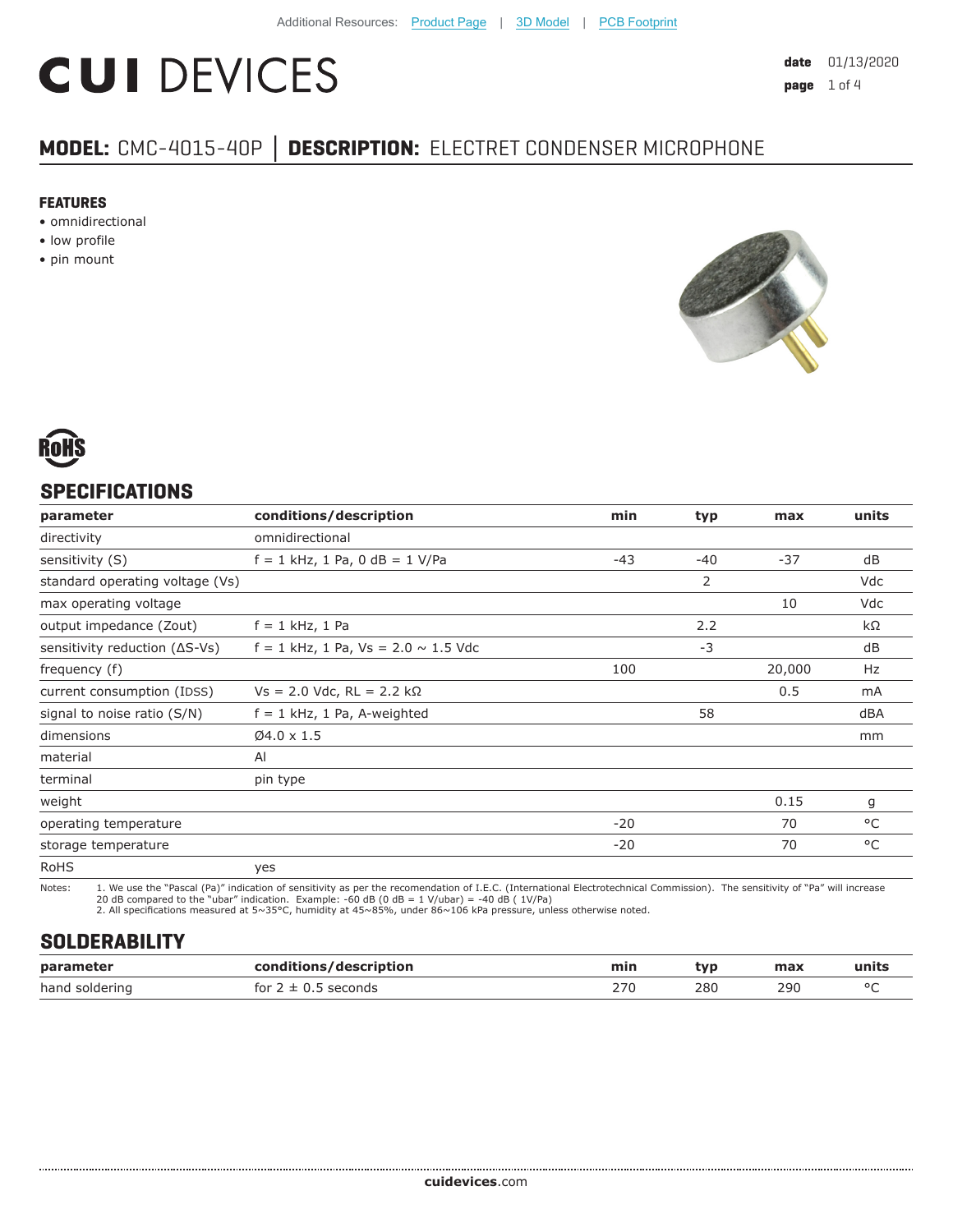#### **MECHANICAL DRAWING**

units: mm



### **FREQUENCY RESPONSE CURVE**



#### **MEASUREMENT CIRCUIT**

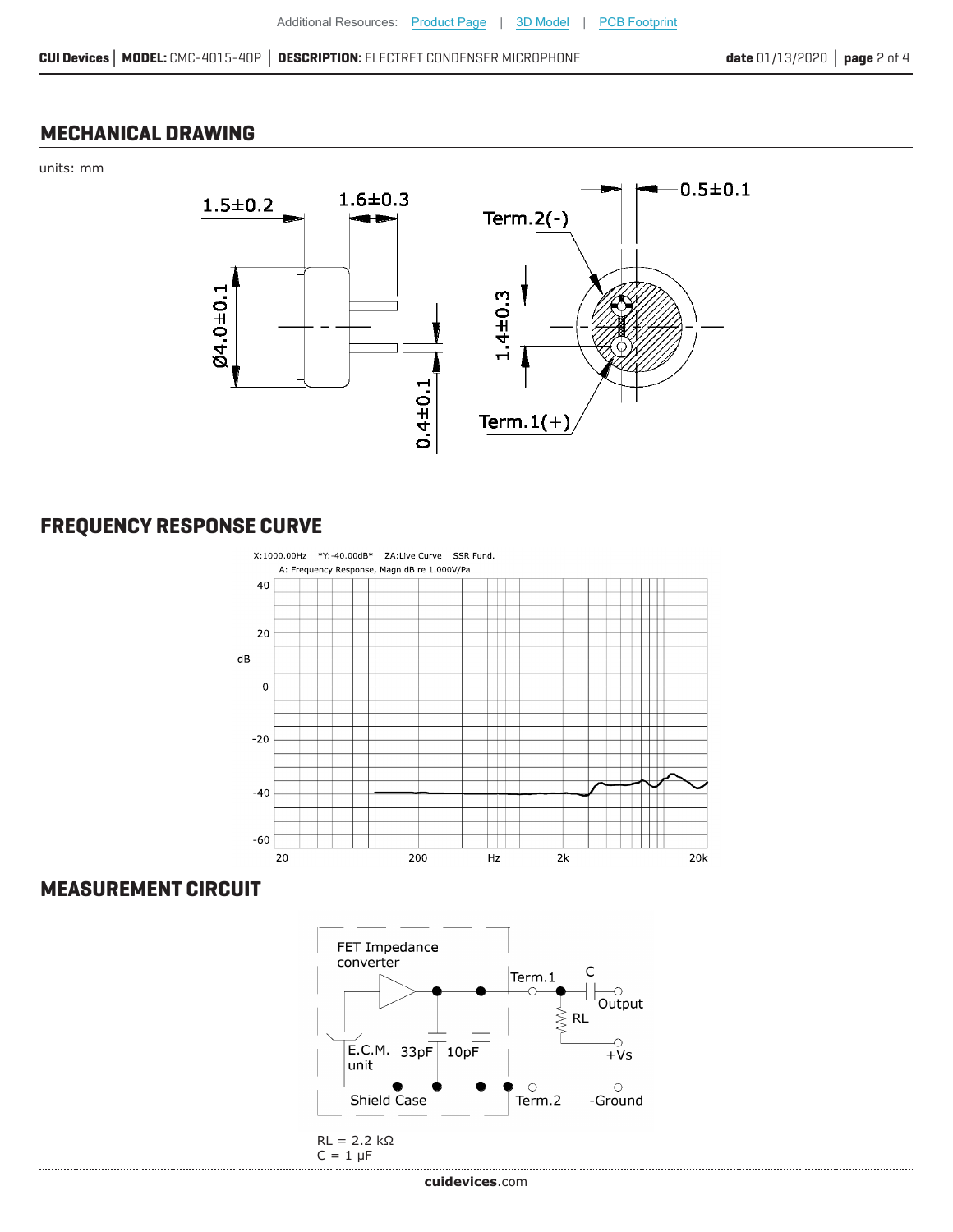**CUI Devices│ MODEL:** CMC-4015-40P **│ DESCRIPTION:** ELECTRET CONDENSER MICROPHONE **date** 01/13/2020 **│ page** 3 of 4

#### **PACKAGING**

.....................................

units: mm

Inner Box Size: 100 x 100 x 8 mm Middle Box Size: 205 x 106 x 52 mm Outer Box Size: 230 x 230 x 270 mm Inner Box QTY: 100 pcs per box Middle Box QTY: 1,000 pcs per box Outer Box QTY: 10,000 pcs per box